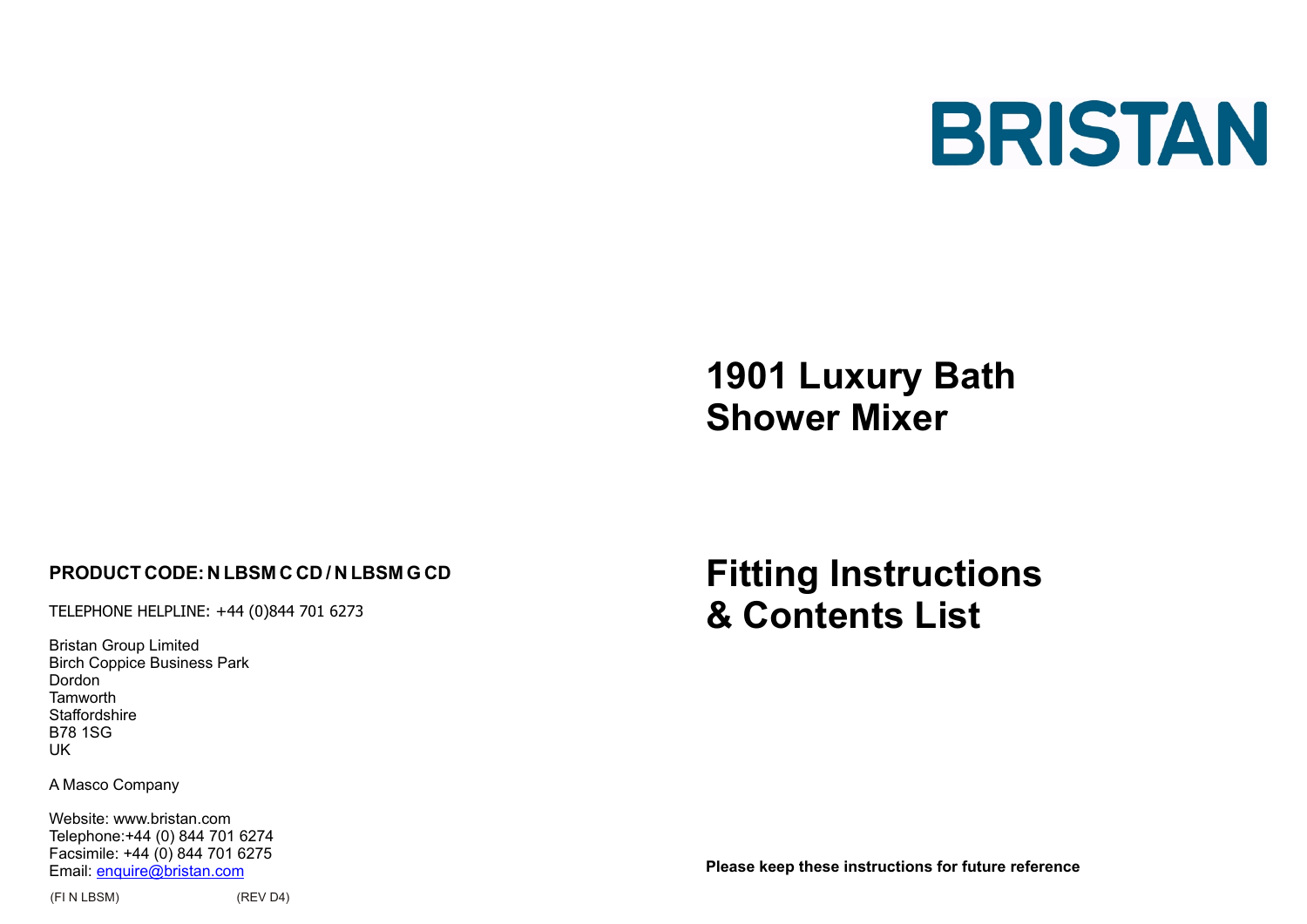## **WATER PRESSURE**

This mixer is suitable for use at all supply pressures. However for optimum use both the hot and cold supplies should be reasonably balanced.

If the fitting are installed at low pressure (tank fed), then the minimum height from the outlet nozzle to the underside of the cold tank should be 1 metre to ensure adequate shower performance.

This mixer should be installed in compliance with the Water Regulations. Where the supplies are unbalanced, i.e hot water from cylinder tank/cold from the mains, approved check valves must be fitted in the supply pipes

For further details contact your Local Water Authority.



Compensation for loss of use of the product or consequential loss of any kind. In the interests of continuous product improvement, Bristan reserves the right to alter product specifications without notice.

The Bristan Product Guarantee does not affect your statutory rights as a consumer.

#### Need Help?

If your product does not function correctly when you first use it, contact your plumber and make sure that it has been installed and commissioned in line with the instructions in this guide. If this doesn't solve the problem, then please visit www.bristan.com/bristancare for some helpful hints and tips, or contact Bristan Care Customer Service on 0844 701 6273 where our expert team of advisors will be able to offer you, or your plumber, help and advice.

## Problems During the Guarantee Period

In the unlikely event that you encounter any problems with the product during the guarantee period, contact Bristan Care Customer Service on 0844 701 6273 with your proof of purchase or unique guarantee registration number, and we will work to resolve the problem quickly.

#### Extended Guarantees

If your product is out of its guarantee period, or you would like to extend the guarantee, then please visit www.bristan.com/customerservice for extended guarantee options.

Bristan Care Customer Support

Bristan customers also benefit from the support of Bristan Care, our comprehensive customer support package which offers:

Technical support hotline (Tel: 0844 701 6273) with access to fully trained advisors who can offer installation advice, talk you through quick maintenance checks, or recommend the best course of action to fix any problems with a product

Expert advice Find easy to follow 'how to' video guides and technical FAQs online at www.bristan.com. Our guides take you step-by-step through many product installations and you can find plenty of easy guides to quick product fixes and servicing.

Spare parts We hold thousands of spares and we keep them for discontinued products for over seven years. Spares can easily be ordered online at www.bristan.com and are dispatched the same day.

Expert plumbing engineers If we can't solve the problem over the phone or with a spare part, then we'll send out one of our Bristan Care engineers to take a look. Bristan Care engineers provide free support for products that are within guarantee, but are also available to service products that are out of guarantee for a small charge. For details, please call customer services on 0844 701 6273.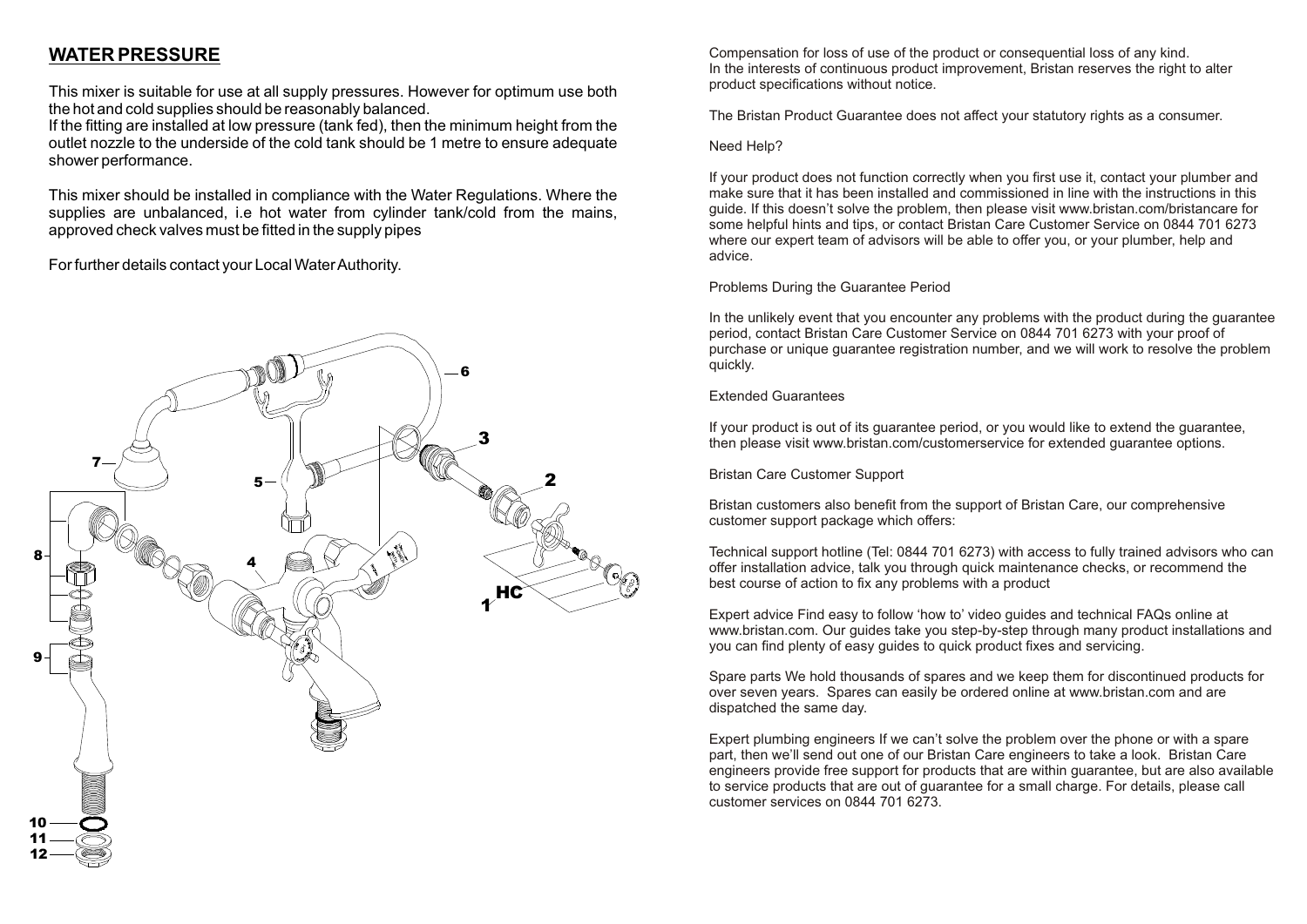# **GUARANTEE**

At Bristan, we want to make things as easy as possible for our customers.

That's why we design products that are easy to fit and use, and that are quality tested to make sure they won't let you down. It's also why we offer solid quarantees on all products, effective from the date of purchase, to give you peace of mind.

All Bristan taps and mixers are covered by a 5 year guarantee. This also includes 1 year labour cover\* which means that, in the unlikely event that you should you encounter a problem in the first year after purchase, we'll send one of our expert engineers to fix it.

\*Labour is provided by an approved Bristan Care engineer or appointed representative. The guarantee only applies to products with a manufacturing fault. There will be a call out charge for any incidents where no fault has been found with the product, or if the issue is due to poor installation or maintenance.

## Register Now and Extend Your Cover

Register your tap/mixer with us now and we'll extend your labour cover to 2 years – FREE!

You can register quickly and easily online at www.bristan.com/register. Alternatively, please fill in the details on the enclosed registration card and post it back to us.

## Guarantee Terms and Conditions

This guarantee is in addition to your statutory and other legal rights and is subject to the following conditions:

The product was purchased within the United Kingdom or Republic of Ireland. The product is used in domestic applications only. For commercial or non-domestic applications such as leisure centres, sports clubs, hotels, premises operating as a business, the guarantee period is reduced to 1 year.

The guarantee applies solely to the original purchaser with proof of purchase. The installation must allow ready access to all products for the purpose of inspection, maintenance or replacement.

Repair under this guarantee does not extend the original expiry date. The guarantee on any replacement parts or product ends at the original expiry date.

Any part found to be defective during the guarantee period will be replaced without charge, providing that the product has been installed in accordance with the instructions given in this guide and used as the manufacturer intended.

The Guarantee Does Not Cover:

## Damage or defects caused by

- general wear and tear (including special non-chrome finishes; components such as filters, seals, 'O' rings and washers)
- incorrect installation
- repair using non-Bristan parts
- accidental or wilful misuse
- corrosion and the use of inappropriate cleaning products.
- system debris including the build up of limescale (which can be controlled through regular servicing and maintenance)

# **CONTENTS**

- 
- 
- 
- 4. Body Assembly
- 
- 1. Handle Assembly  $\begin{array}{ccc} 5. & \text{Cradle} & \text{9.} & \text{Leg Assembly} \\ 2. & \text{Shroud} & 6. & \text{Hose} & \text{10.} \end{array}$ 2. Shroud 6. Hose 10. Washer 7. Handset 11. Backnut Washer<br>8. Elbow Assembly 12. Backnut
	-
- 
- 

## **INSTALLATION**

- 1. Identify all components and check for completeness, particularly before commencing installation.
- 2. Fit the legs (9) to the body (4) using the sealing washers.
- 3. Fit the mixer body (4) to the bath using the backnuts (12) and backnut washers (11), then connect the hot and cold water supplies.
- 4. Fit the cradle (5), if not already fitted, using the large sealing washer.
- 5. Fit the hose (6) to the cradle (5) and the handset (7) using the small sealing Washers.
- 6. Use the handles (1), fully open both valves, letting them run for a few minutes to flush the system.
- 7. Operate the mixer in both bath and shower mode. To switch from bath to shower Mode, move the diverter handle from one extreme to the other.
- 8. Check all joints and connections for leaks.

## **MAINTENANCE**

If the fitting begins to drip

- 1. Turn off the water supply
- 2. Remove handles (1) from shroud (2) by removing the indices and then unscrewing the screw. Pull the handle (1) off, then unscrew shroud (2) from valve (3) and then remove it.
- 3. Once removed, carefully clean seating and rubber washer.
- 4. Replace valve and then turn on the water supply.
- 5. if problem persists contact our helpline.